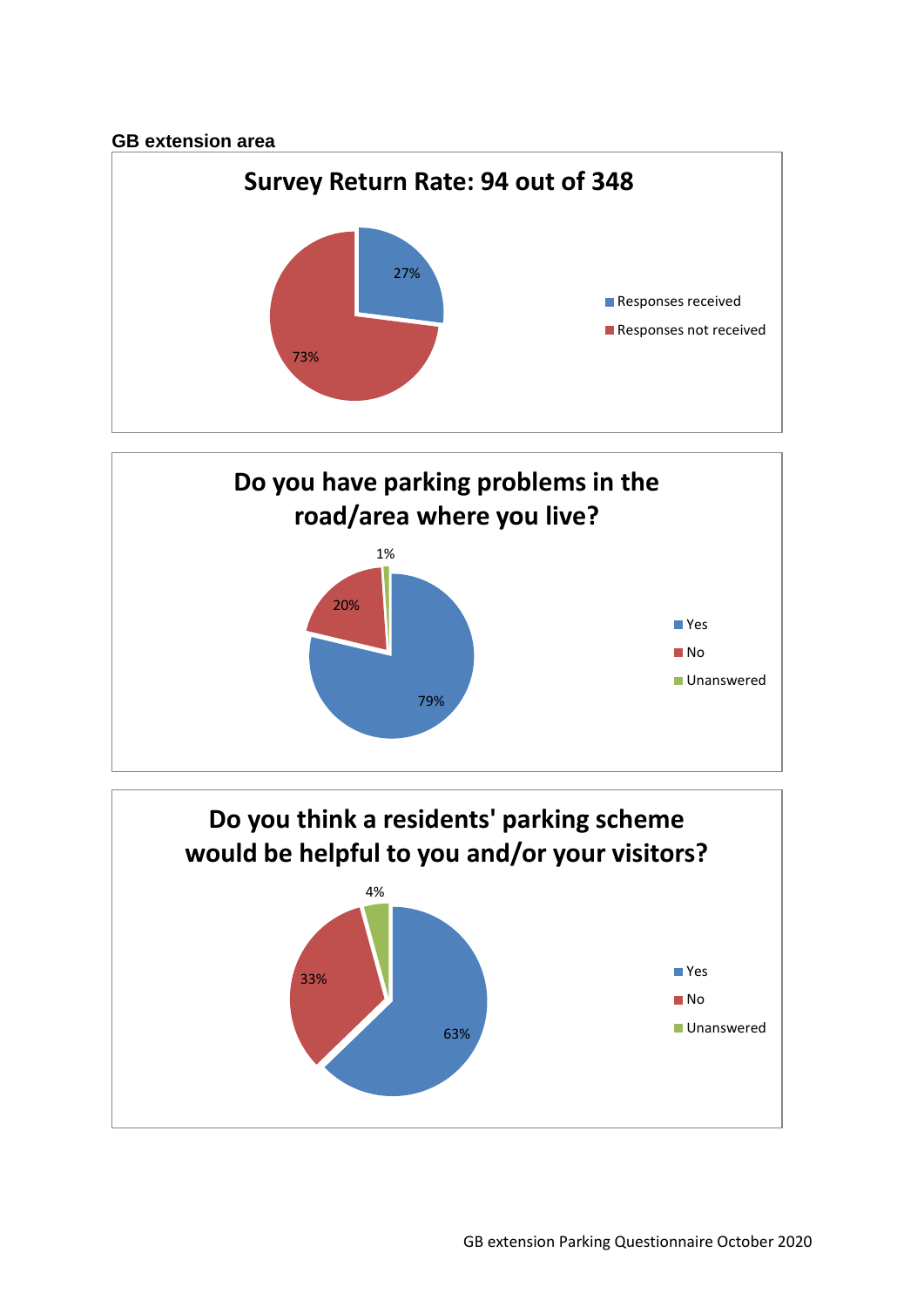



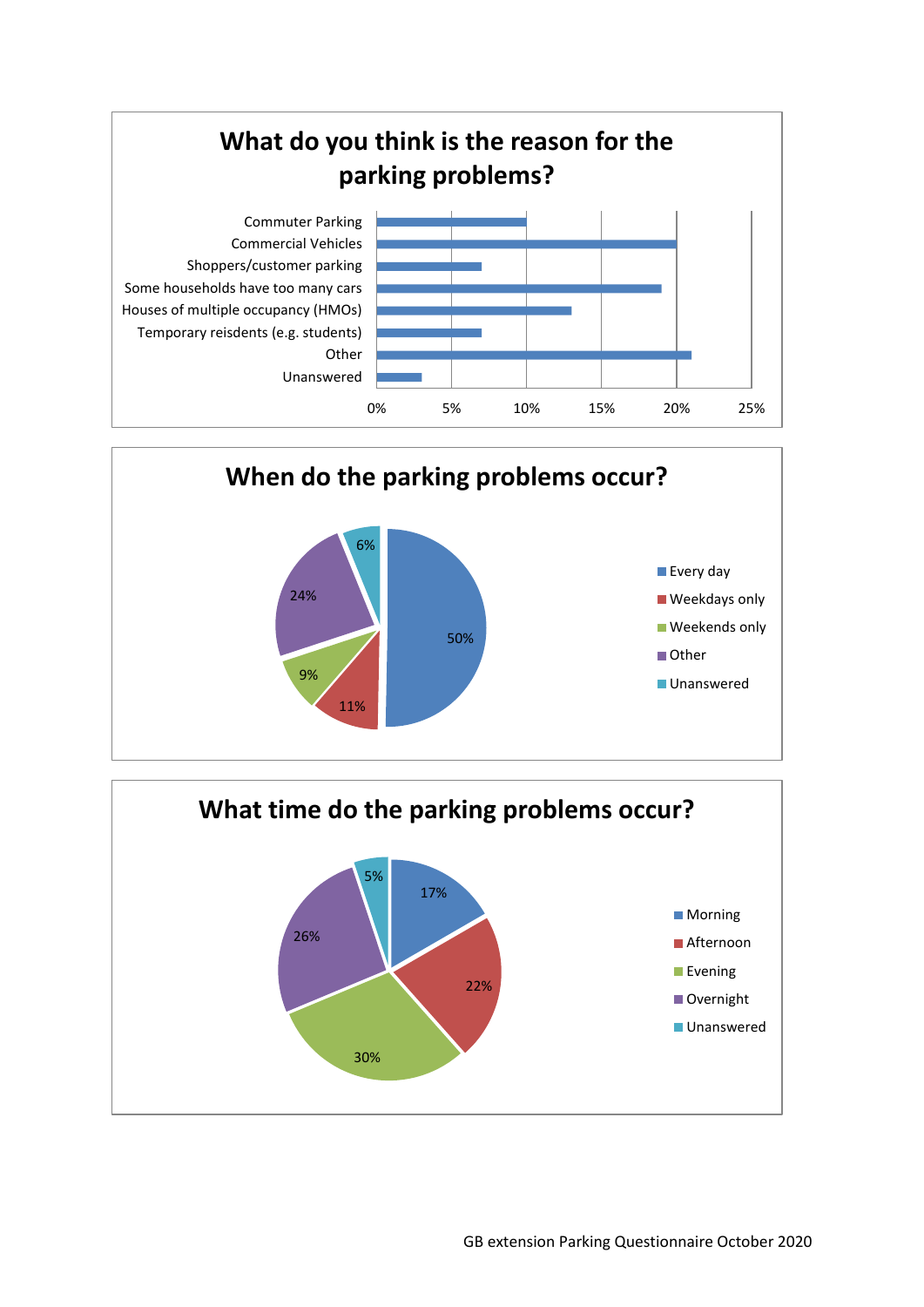



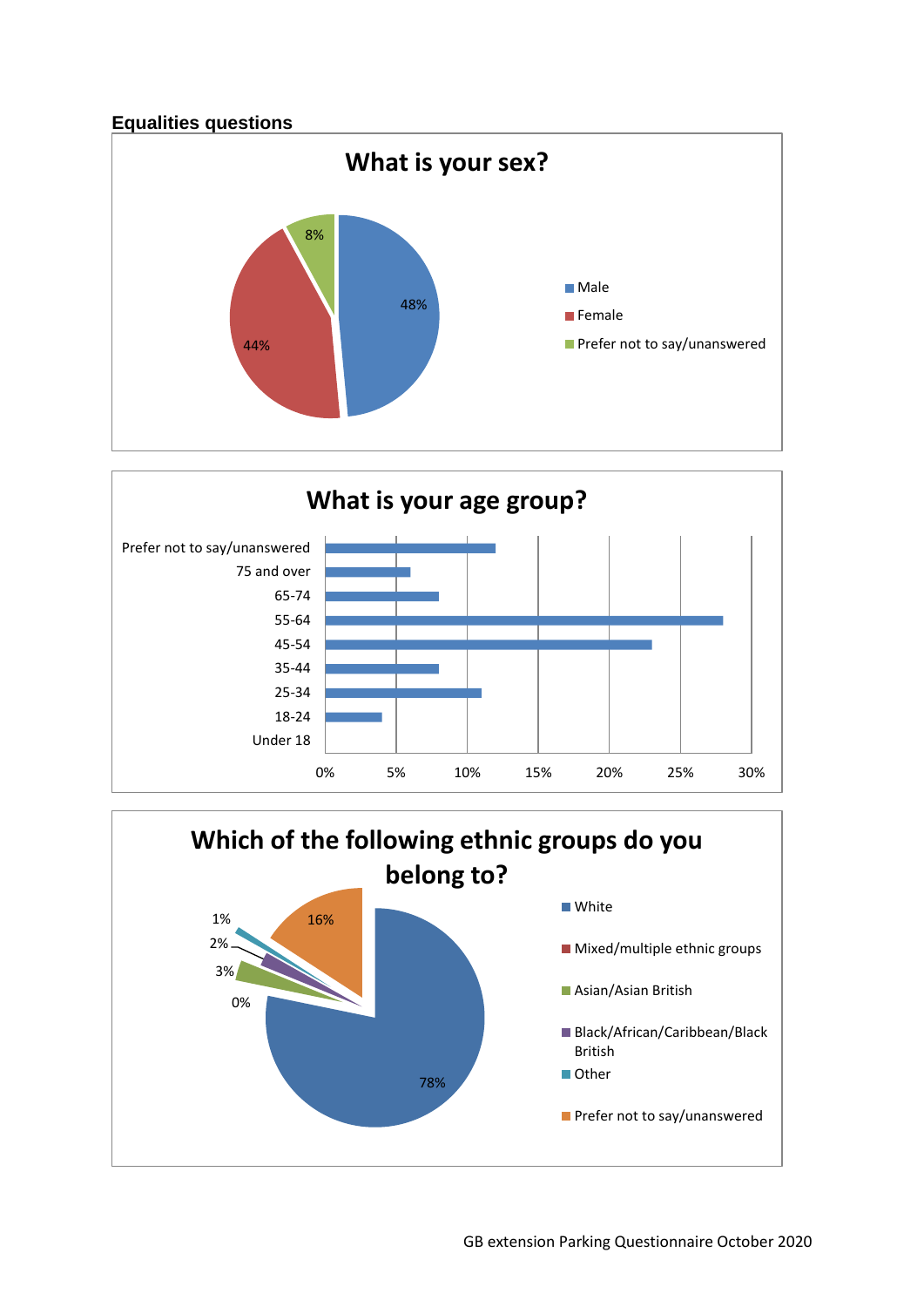



| <b>Road Name</b>                  | For      | <b>Against</b> | <b>Undecided</b> | No. of<br>surveys<br>received | No. of<br>properties<br>surveyed |
|-----------------------------------|----------|----------------|------------------|-------------------------------|----------------------------------|
| Apsley Road                       | 8        | 5              | 0                | 13                            | 73                               |
| Carisbrooke Road<br>(part)        | 5        | $\overline{4}$ | 0                | 9                             | 39                               |
| Claydon Avenue                    | 6        | 2              | $\Omega$         | 8                             | 18                               |
| Frogmore Road                     | 11       | 3              | $\overline{0}$   | 14                            | 52                               |
| <b>Goldsmith Avenue</b><br>(part) | 3        | 3              | $\overline{2}$   | 8                             | 40                               |
| Maylands Avenue                   | 6        | 5              |                  | 12                            | 24                               |
| <b>Priory Crescent</b><br>(part)  | 8        | 7              | 1                | 16                            | 61                               |
| <b>Ruskin Road</b>                | 12       | 2              | $\Omega$         | 14                            | 38                               |
| Specks Lane (part)                | $\Omega$ | $\Omega$       | $\Omega$         | $\Omega$                      | 3                                |
| <b>Totals</b>                     | 59       | 31             | 4                | 94                            | 348                              |